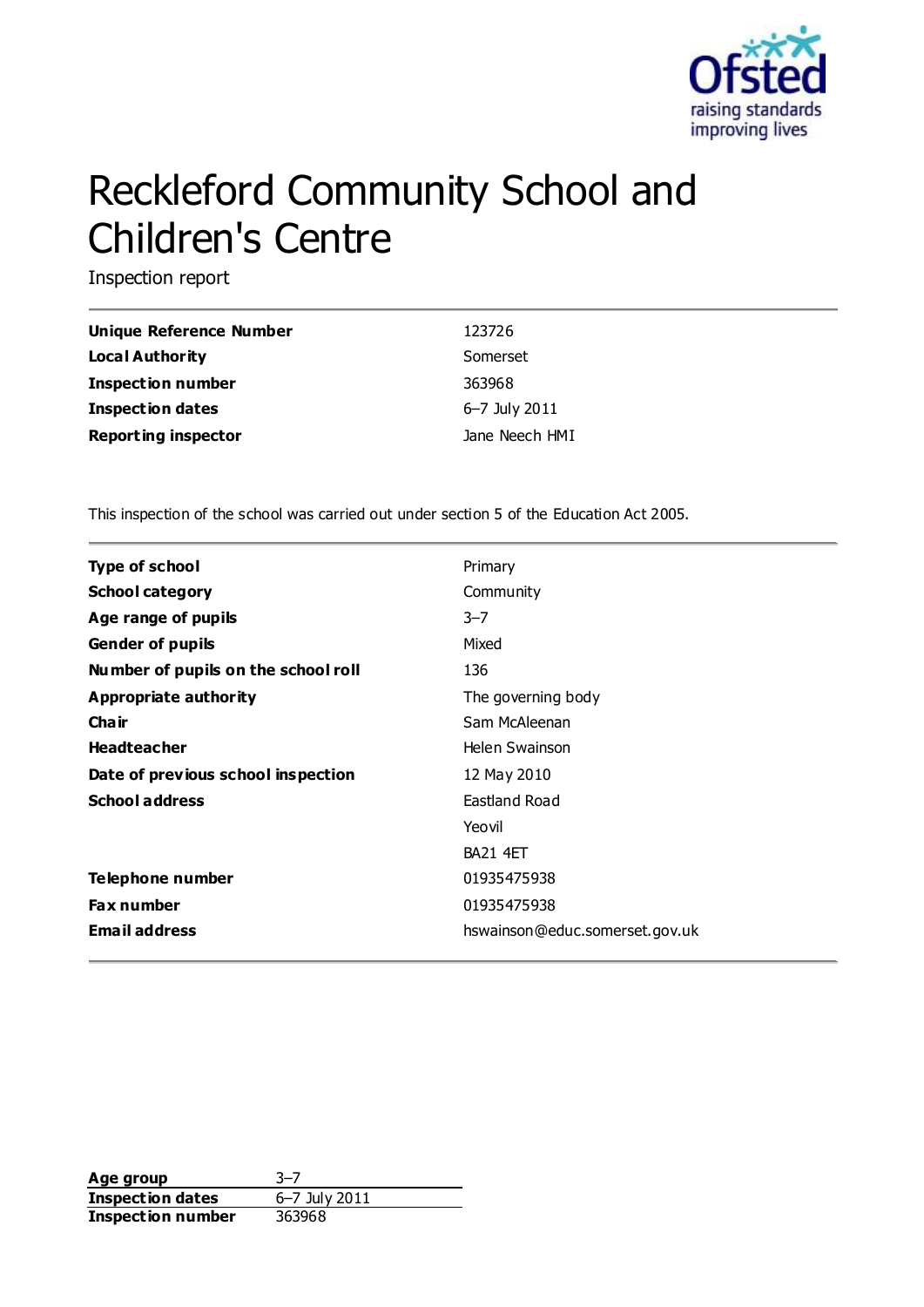The Office for Standards in Education, Children's Services and Skills (Ofsted) regulates and inspects to achieve excellence in the care of children and young people, and in education and skills for learners of all ages. It regulates and inspects childcare and children's social care, and inspects the Children and Family Court Advisory Support Service (Cafcass), schools, colleges, initial teacher training, work-based learning and skills training, adult and community learning, and education and training in prisons and other secure establishments. It assesses council children's services, and inspects services for looked after children, safeguarding and child protection.

Further copies of this report are obtainable from the school. Under the Education Act 2005, the school must provide a copy of this report free of charge to certain categories of people. A charge not exceeding the full cost of reproduction may be made for any other copies supplied.

If you would like a copy of this document in a different format, such as large print or Braille, please telephone 0300 123 4234, or email **[enquiries@ofsted.gov.uk](mailto:enquiries@ofsted.gov.uk)**.

You may copy all or parts of this document for non-commercial educational purposes, as long as you give details of the source and date of publication and do not alter the documentation in any way.

To receive regular email alerts about new publications, including survey reports and school inspection reports, please visit our website and go to 'Subscribe'.

Royal Exchange Buildings St Ann's Square Manchester M2 7LA T: 0300 123 4234 Textphone: 0161 618 8524 E: **[enquiries@ofsted.gov.uk](mailto:enquiries@ofsted.gov.uk)**

W: **[www.ofsted.gov.uk](http://www.ofsted.gov.uk/)**

© Crown copyright 2011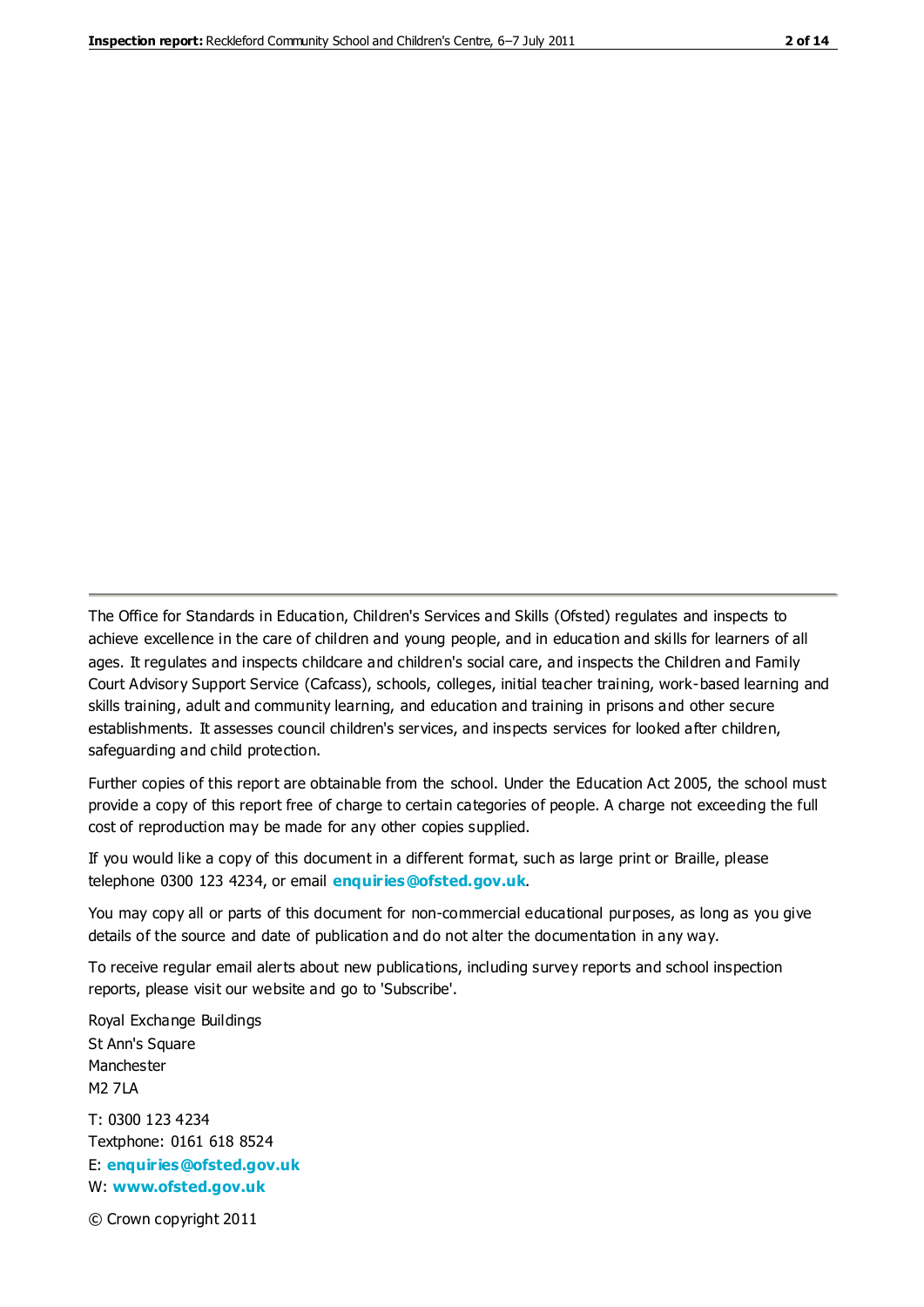# **Introduction**

This inspection was carried out by one of Her Majesty's Inspectors and one additional inspector. The lead inspector observed six lessons jointly with school leaders. The additional inspector completed a learning walk with the senior teacher which focused on behaviour. The lead inspector completed a learning walk with the acting headteacher looking at community links and spiritual, moral, social and cultural aspects of pupils' learning. The inspectors held meetings with the Chair and Vice Chair of the Governing Body, the School Improvement Partner and a representative from the local authority core group. The lead inspector met with pupils and a group of parents and carers. The inspectors observed the school's work and evaluated a range of school documentation. They scrutinised 27 questionnaires received from parents and carers and 15 completed by staff

The inspection team reviewed many aspects of the school's work. It looked in detail at a number of key areas.

- The levels of attainment in reading, writing and mathematics reached by pupils at the end of Key Stage 1.
- How well teaching, learning and assessment contribute to pupils' progress in English and mathematics.
- The impact of actions taken by leaders and managers to improve teaching, the curriculum and the achievement of all pupils.

# **Information about the school**

Reckleford Community School is a small infant school. It is part of a children's centre which includes a maintained day nursery for children aged three to five years. The Nursery class was included in the inspection. The proportion of pupils known to be eligible for free school meals is above the national average. A high proportion of pupils are from minority ethnic groups, and a larger than average proportion are at an early stage of learning English. The number of pupils identified as having special educational needs and/or disabilities, including those in the Nursery, are above average. Amongst the awards held by the school are National Healthy Schools Status and the Activemark.

At the last inspection, the school was given a notice to improve. Significant improvement was required in relation to levels of attainment in reading, writing and mathematics. Significant improvement was also required in teaching, learning and the use of assessment. Thirdly, improvement was required in how school leaders monitor teaching, learning and pupils' progress. Since the last inspection, there have been changes in leadership. Two members of staff are currently acting headteacher and senior teacher. In January 2011, one of Her Majesty's Inspectors made a monitoring visit and was of the opinion that the school was making inadequate progress in addressing the issues for improvement.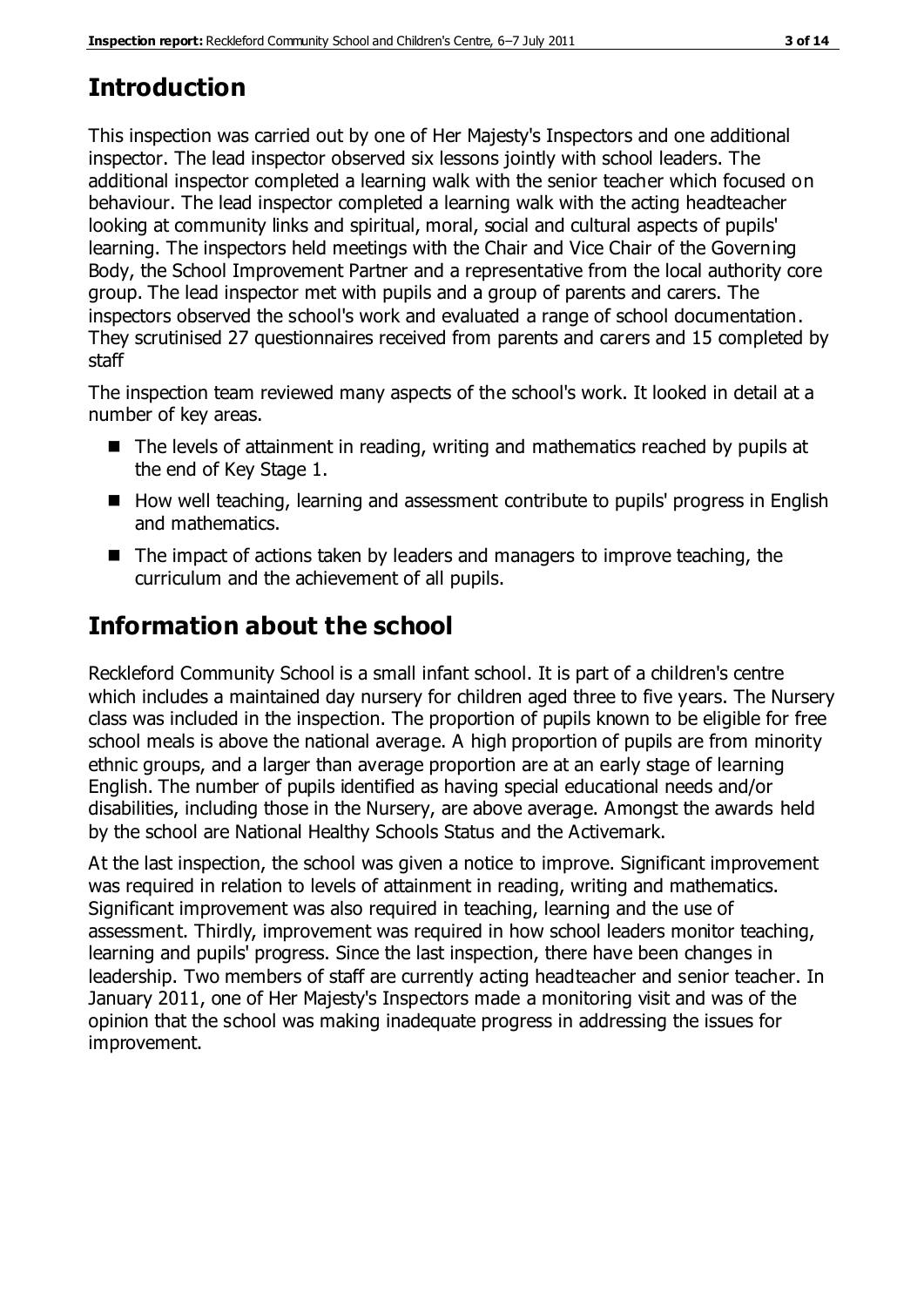# **Inspection judgements**

| Overall effectiveness: how good is the school?  | 3 |
|-------------------------------------------------|---|
| The school's capacity for sustained improvement | 3 |

## **Main findings**

In accordance with section 13 (5) of the Education Act 2005, Her Majesty's Chief

Inspector is of the opinion that the school no longer requires significant improvement.

Since the monitoring visit, Reckleford Community School has focused on improving pupils' performance in reading, writing and mathematics. As a result, pupils' progress has accelerated so that their academic achievement is now satisfactory. The focus on improving the areas of weakness identified has been relentless. Consequently, the school has been successful in raising attainment at the end of Year 2. Leaders and mangers have systematically tracked and monitored pupils' progress. School data show that performance in the most recent national tests is broadly average in reading and writing and above average in mathematics. Leaders have supported staff in improving the quality of teaching and learning. The recent improvements made to teaching mean that pupils report enjoying learning because teachers make lessons interesting. Consequently, Reckleford School now provides a satisfactory education, and all groups of pupils are being challenged to continue to improve their achievement.

The nurture and care of pupils and their families are a strong feature of the school's work. Parents and carers say that their children are safe and well looked after. Behaviour is good and pupils understand how to cooperate with one another so that everyone gets along well. Parents and carers are confident that the school has improved in the last year and are now pleased with the progress made by their children.

The school has a satisfactory capacity to implement and sustain improvements necessary to the attainment of pupils because of:

- $\blacksquare$  the ambition, drive and commitment of leaders, governors and staff
- pupils' good progress
- $\blacksquare$  the systems in place to track pupils' progress
- $\blacksquare$  the partnership with parents and carers and outside professionals
- $\blacksquare$  the positive attitudes of pupils and their enjoyment of school
- $\blacksquare$  the actions taken for improvement by the governing body and the leadership team as a result of evaluating the school's strengths and weaknesses.

Positive relationships between adults and pupils are a feature of the sound teaching, as is the targeting of extra support for groups and individuals. The kindly manner in which teaching assistants encourage pupils at the early stages of learning English to speak the language helps pupils develop confidence and achieve well. Pupils with special educational needs and/or disabilities benefit from being supported in small groups and whole-class activities and, as a result, make good progress. Leaders and managers have identified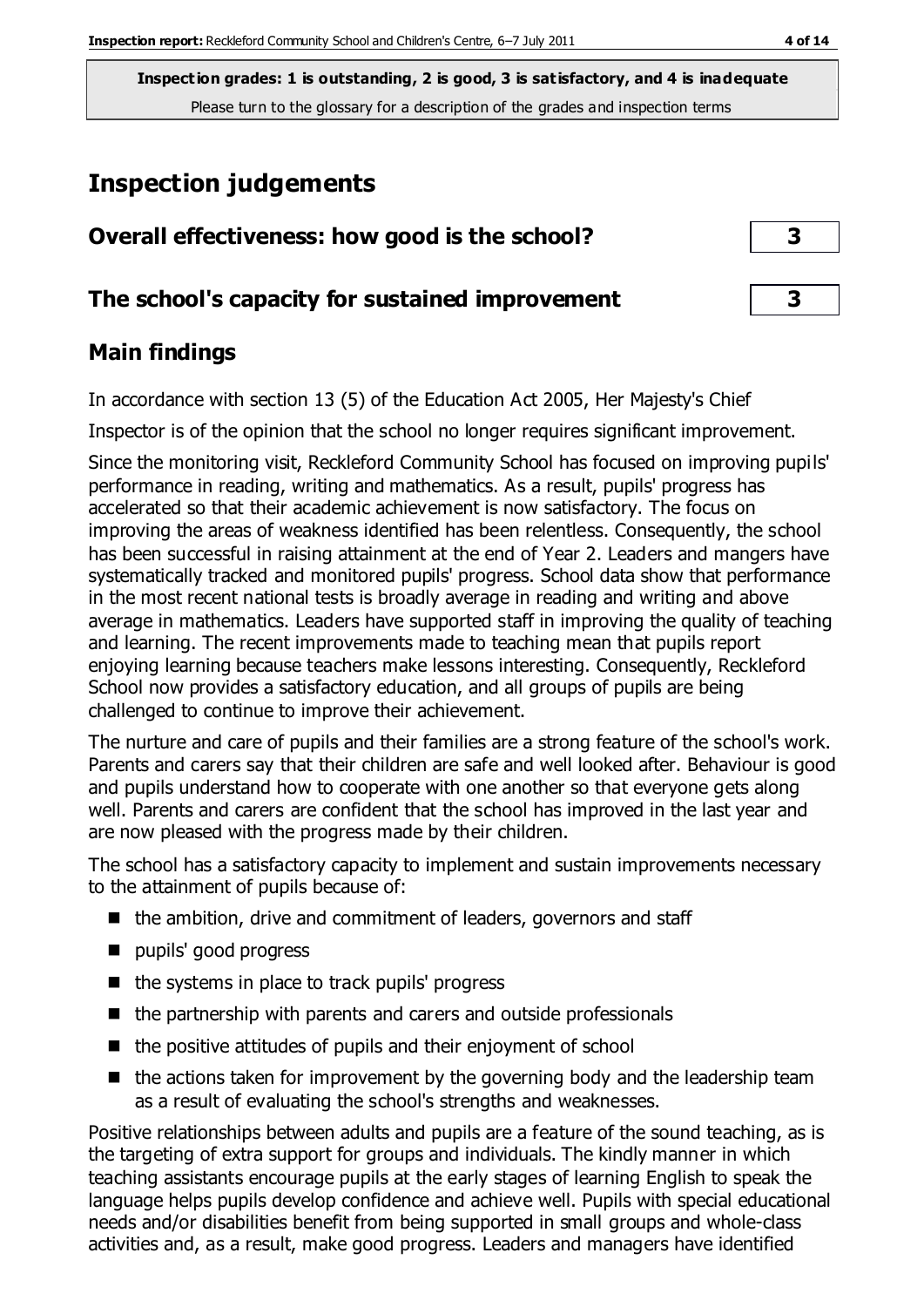areas of weakness in the curriculum, such as in Key Stage 1, where there are too few opportunities to use literacy and numeracy skills with other subjects. However, leaders have begun to develop provision further across the school. Recent changes to the outside area for the Reception class have improved learning opportunities for younger children.

The introduction of pupil progress meetings means that teachers are accountable for improving pupils' performance and this has had a positive impact on attainment. However, the consistent use of assessment to find out how well pupils are doing in lessons is not yet established. The school understands that the monitoring of teaching, learning and assessment requires a sharper focus on setting and reviewing timely targets for further improvement. Leaders and mangers acknowledge that the Nursery and Reception classes need to work more closely together in the Early Years Foundation Stage.

Up to 40% of the schools whose overall effectiveness is judged satisfactory may receive a monitoring visit by an Ofsted inspector before their next section 5 inspection.

## **What does the school need to do to improve further?**

- Further develop the monitoring of teaching and learning by setting and reviewing timely targets for improvement which are shared with all staff.
- Improve teaching and learning through using assessment more effectively in lessons by:
	- $-$  ensuring there is a clear objective to the learning objective in each lesson
	- $-$  including a plenary at the end of each lesson to extend pupils' learning
	- reshaping tasks during lessons to support pupils' understanding or provide more challenge.
- $\blacksquare$  Help the Nursery and Reception classes to work more closely together by developing a common approach to observation, assessment and planning.

#### **Outcomes for individuals and groups of pupils 3**

The youngest children begin in the Nursery with skills, knowledge and understanding below levels typically seen. The picture of good progress from pupils' different starting points, through to the end of Key Stage 1, is now consistent. The performance of pupils with special educational needs and/or disabilities is in line with that of their national counterparts. Those pupils who speak English as an additional language achieve well, particularly in mathematics.

Attainment is average overall and pupils' English and mathematics books show an increasing amount of work at a good standard. Children in the Early Years Foundation Stage are keen writers and produce their own books on favourite topics. Pupils report that they are proud of their writing and can talk about how their work has improved. When reading, pupils use their knowledge of how letter sounds are put together to make words. In this way, they work out unfamiliar words in the text. In a reading session guided by the teacher, more-able pupils could identify subtle aspects of the text, such as the feelings of the characters. Pupils readily refer to their individual targets, which are attractively displayed in classes, and they can talk about what they need to do to achieve them. They say that the teachers' marking helps them to improve their work.

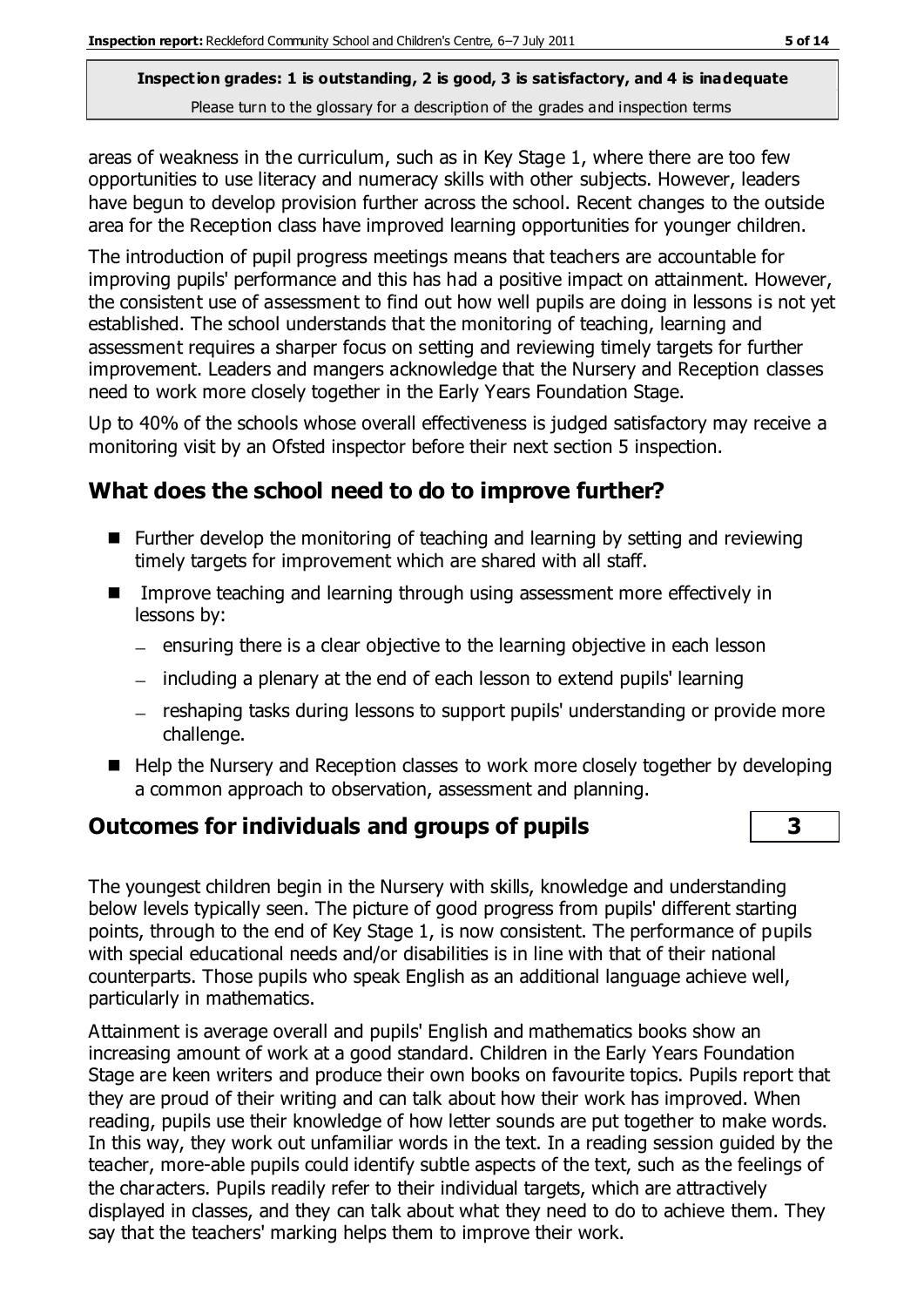Pupils value the opportunity to talk to adults if they have a worry or concern. Adults model good communication skills which are replicated in the way pupils respond to one another. Pupils understand about the differences between right and wrong. They respond well to advice from adults which helps them think about positive behaviour. Consequently, the school is a harmonious community. Parents and carers report that the school is particularly helpful in supporting those pupils with special educational needs and/or disabilities in the move to the next stage in their education. As a result of the increased focus on English and mathematics, pupils' basic skills of literacy and numeracy are now satisfactory. Pupils understand the benefits of a healthy lifestyle, as recognised by the school's National Healthy Schools Status and its Activemark award. They learn about different religions and cultures through stories, art and role play.

| Pupils' achievement and the extent to which they enjoy their learning                                                     | 3              |
|---------------------------------------------------------------------------------------------------------------------------|----------------|
| Taking into account:<br>Pupils' attainment <sup>1</sup>                                                                   | 3              |
| The quality of pupils' learning and their progress                                                                        | $\mathcal{P}$  |
| The quality of learning for pupils with special educational needs and/or disabilities<br>and their progress               | 2              |
| The extent to which pupils feel safe                                                                                      | $\mathbf{2}$   |
| Pupils' behaviour                                                                                                         | $\overline{2}$ |
| The extent to which pupils adopt healthy lifestyles                                                                       | 3              |
| The extent to which pupils contribute to the school and wider community                                                   | 3              |
| The extent to which pupils develop workplace and other skills that will contribute to<br>their future economic well-being | 3              |
| Taking into account:<br>Pupils' attendance <sup>1</sup>                                                                   | 3              |
| The extent of pupils' spiritual, moral, social and cultural development                                                   | 3              |

These are the grades for pupils' outcomes

<sup>1</sup> The grades for attainment and attendance are: 1 is high; 2 is above average; 3 is broadly average; and 4 is low

## **How effective is the provision?**

The teaching of English has improved since the last inspection. In a reading session for pupils at an early stage of learning English, the teaching assistant used good questioning skills and a range of visual clues to develop pupils' understanding of the text and help them understand key words. There was much amusement when everyone could translate the word for wristwatch from Polish into English. As a result of the targeted support, pupils make good progress academically and grow in confidence socially and emotionally.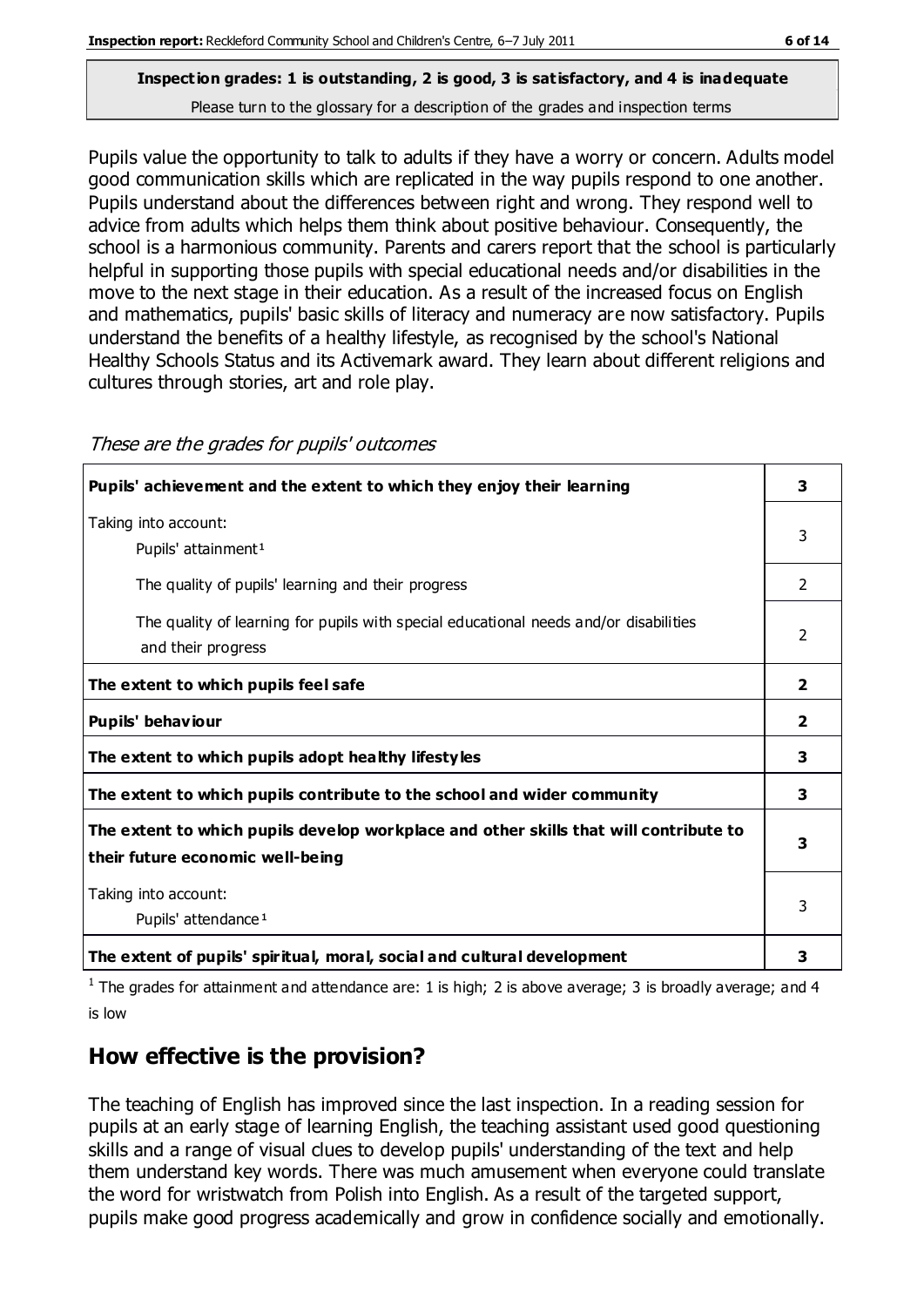Teachers' marking and the targets set make a contribution to pupils' learning because they are generally well matched to the needs of the individual. Occasionally targets and assessments in mathematics are too general to help pupils move on in their learning. Planning in English and mathematics focuses mainly on teaching pupils the basic skills. For example, in English, tasks are set which enable pupils to apply their knowledge of letter sounds to spelling and reading. In an effective mathematics session with children in the Nursery, tasks were well matched to the abilities of the children. As a result, everyone counted beads with confidence and more able children counted them again to check their answers. However, the objectives of the lesson are not always clear and teachers do not always adapt work well enough for the range of ability levels in classes.

The curriculum gives pupils some opportunities to explore their creativity through stories. The Gruffalo story provided pupils with opportunities to enjoy painting and making models. The attractive displays of artwork enhance the learning environment and celebrate a range of pupils' achievements. Parents and carers talked appreciatively of the recent exhibition of children's artwork presented by the school. The school acknowledges there is more work to do to establish curriculum links across subjects and extend creative opportunities further.

| The quality of teaching                                                                                    |   |
|------------------------------------------------------------------------------------------------------------|---|
| Taking into account:<br>The use of assessment to support learning                                          |   |
| The extent to which the curriculum meets pupils' needs, including, where relevant,<br>through partnerships | 3 |
| The effectiveness of care, guidance and support                                                            |   |

These are the grades for the quality of provision

## **How effective are leadership and management?**

Leaders and mangers are ambitious to ensure all groups have an equal chance to achieve their full potential, and they have been successful. The school promotes equality of opportunity by ensuring all staff are trained to meet the different needs of pupils. Effective actions have been taken to remedy previous underperformance and accelerate pupils' progress. Partnerships with the children's centre and outside professionals support families. Workshops for parents and carers on literacy and numeracy have been well received and the creation of parent champions has led to improvements in the way parents and carers are engaged in their children's learning. Parent and carer champions are also helping to improve the attendance of pupils from a number of families.

The governing body has benefited from training on its roles and responsibilities by the local authority. The information governors receive through the acting headteacher's reports is comprehensive so they are better informed about the strengths and weaknesses of the school and equipped to focus on challenging and supporting the school in its drive for improvement. Safeguarding (care and protection of pupils) arrangements are suitable and meet statutory responsibilities because any concerns are identified and actions taken. The school has increased its emphasis on promoting community cohesion since the last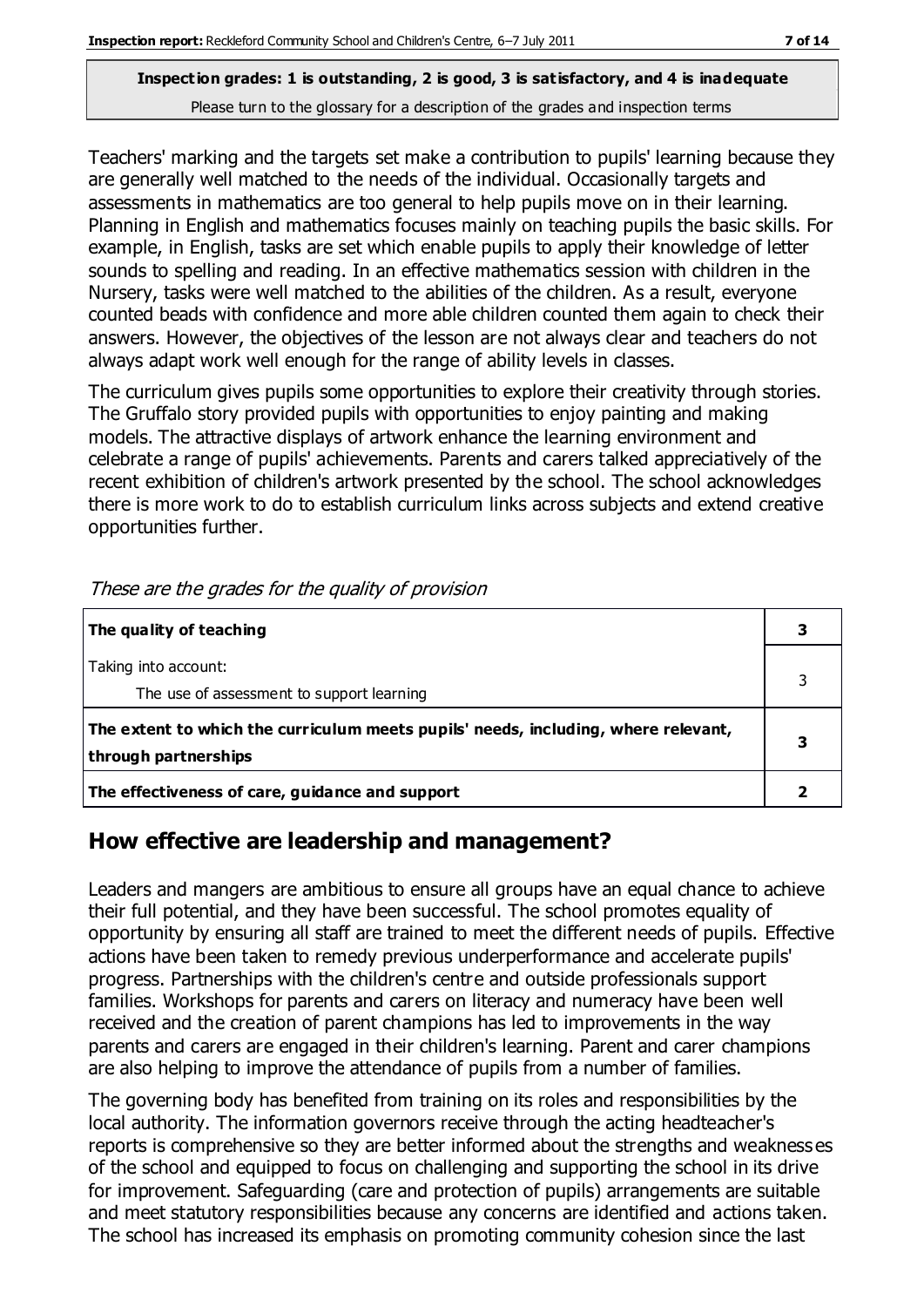inspection and parents and carers report that this has been effective. Families new to the school feel particularly welcomed because of the approachability of the staff. As one parent put it, 'The children are happy and the parents are happy.' There are plans in place to extend the established links with local schools and organisations.

These are the grades for leadership and management

| The effectiveness of leadership and management in embedding ambition and driving<br><i>improvement</i>                                                           |   |
|------------------------------------------------------------------------------------------------------------------------------------------------------------------|---|
| Taking into account:<br>The leadership and management of teaching and learning                                                                                   | 3 |
| The effectiveness of the governing body in challenging and supporting the<br>school so that weaknesses are tackled decisively and statutory responsibilities met | 3 |
| The effectiveness of the school's engagement with parents and carers                                                                                             | 3 |
| The effectiveness of partnerships in promoting learning and well-being                                                                                           | 3 |
| The effectiveness with which the school promotes equality of opportunity and tackles<br>discrimination                                                           | 3 |
| The effectiveness of safeguarding procedures                                                                                                                     | 3 |
| The effectiveness with which the school promotes community cohesion                                                                                              | 3 |
| The effectiveness with which the school deploys resources to achieve value for money                                                                             | 3 |

## **Early Years Foundation Stage**

Parents and carers speak highly of the way in which staff in the Early Years Foundation Stage know their children well and help them to settle happily, enjoy their learning and make sound progress. Since the last inspection, children's progress has improved. By the time they reach the end of the Reception Year, the majority have achieved the early learning goals.

Key workers are linked to children in the Nursery class and this supports their social and emotional development. Children play well together. There is a balance between opportunities for teacher-led activities and those initiated by the children. In the Reception class, two children investigated mathematical shapes. They worked outside, creating a pattern with large carpet squares and triangles, which they then turned into a hopscotch game. Adults support the learning so that children make progress. In a teacher-led activity, the adult provided materials for the children to make a home for the animals in The Gruffalo story. From this starting point, children developed their own ideas, such as using logs to make a place for the snake to hide. Children used information and communication technology such as digital cameras to record their work. These, together with adult observations, provide assessment information for staff, parents and carers in children's learning diaries. However, the use of observation and assessment is not consistent across the Nursery and Reception classes. The relatively new Early Years Foundation Stage coordinator understands the stage's strengths and areas for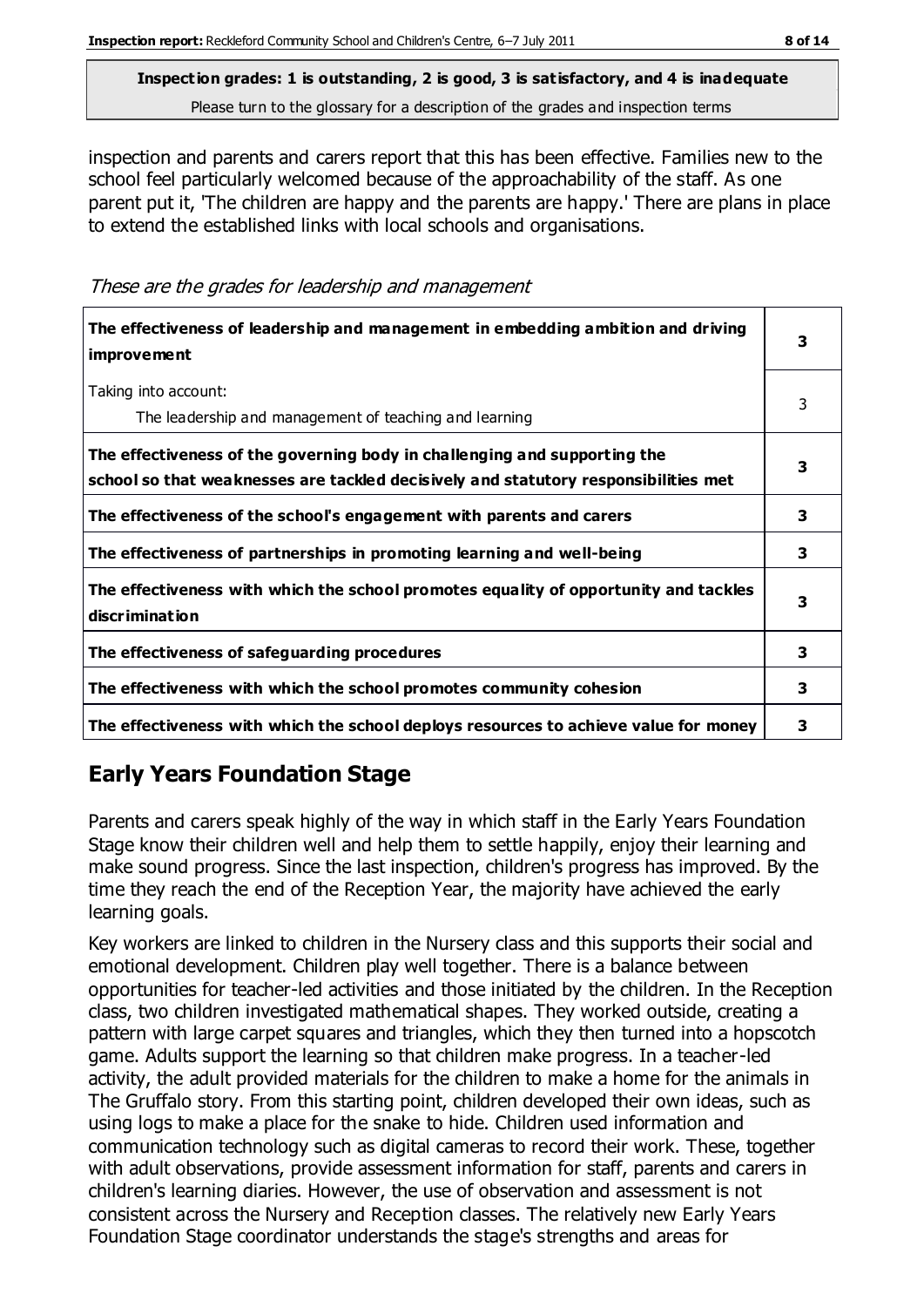development but has not yet had time to develop a common approach to observation, assessment and planning.

These are the grades for the Early Years Foundation Stage

| Overall effectiveness of the Early Years Foundation Stage                             |  |
|---------------------------------------------------------------------------------------|--|
| Taking into account:<br>Outcomes for children in the Early Years Foundation Stage     |  |
| The quality of provision in the Early Years Foundation Stage                          |  |
| The effectiveness of leadership and management of the Early Years Foundation<br>Stage |  |

## **Views of parents and carers**

An overwhelming majority of parents and carers who returned the questionnaires are happy with all aspects of their children's experience at school on almost all survey questions.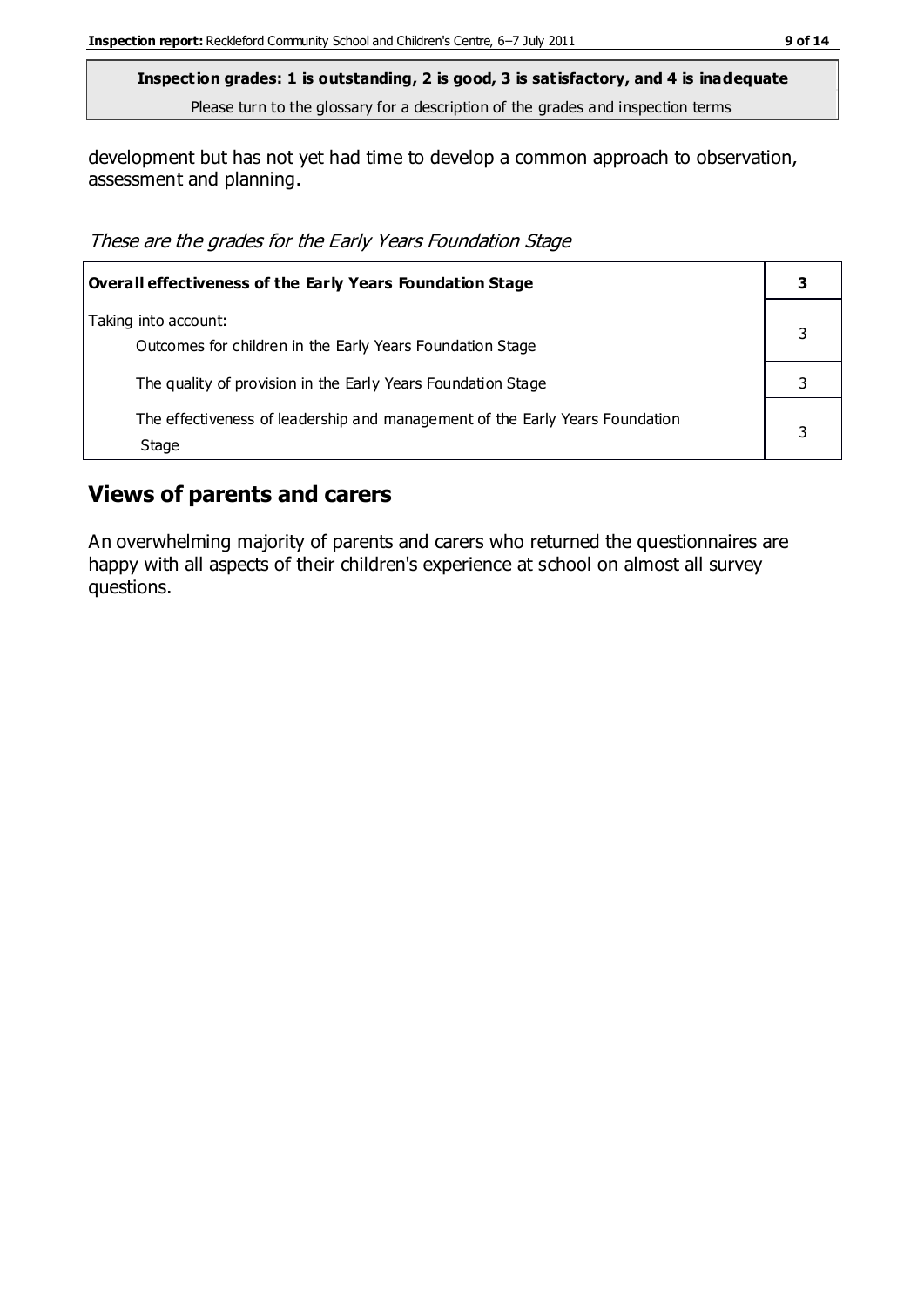#### **Responses from parents and carers to Ofsted's questionnaire**

Ofsted invited all the registered parents and carers of pupils registered at Reckleford Community School and Children's Centre to complete a questionnaire about their views of the school.

In the questionnaire, parents and carers were asked to record how strongly they agreed with 13 statements about the school.

The Inspection team received 27 completed questionnaires by the end of the on-site inspection. In total, there are 136 pupils registered at the school.

| <b>Statements</b>                                                                                                                                                                                                                                       | <b>Strongly</b><br>agree |               | <b>Agree</b>   |                | <b>Disagree</b> |                | <b>Strongly</b><br>disagree |               |
|---------------------------------------------------------------------------------------------------------------------------------------------------------------------------------------------------------------------------------------------------------|--------------------------|---------------|----------------|----------------|-----------------|----------------|-----------------------------|---------------|
|                                                                                                                                                                                                                                                         | <b>Total</b>             | $\frac{1}{2}$ | <b>Total</b>   | $\frac{1}{2}$  | <b>Total</b>    | $\frac{0}{0}$  | <b>Total</b>                | $\frac{1}{2}$ |
| My child enjoys school                                                                                                                                                                                                                                  | 24                       | 89            | $\overline{2}$ | $\overline{7}$ | $\mathbf{1}$    | $\overline{4}$ | $\mathbf 0$                 | $\mathbf 0$   |
| The school keeps my child<br>safe                                                                                                                                                                                                                       | 24                       | 89            | 3              | 11             | 0               | $\mathbf 0$    | $\mathbf 0$                 | $\mathbf 0$   |
| My school informs me about<br>my child's progress                                                                                                                                                                                                       | 20                       | 74            | $\overline{7}$ | 26             | 0               | $\mathbf{0}$   | $\mathbf 0$                 | $\mathbf 0$   |
| My child is making enough<br>progress at this school                                                                                                                                                                                                    | 18                       | 67            | 9              | 33             | 0               | $\mathbf 0$    | $\mathbf 0$                 | $\mathbf 0$   |
| The teaching is good at this<br>school                                                                                                                                                                                                                  | 20                       | 74            | $\overline{7}$ | 26             | 0               | $\mathbf 0$    | $\mathbf 0$                 | $\mathbf 0$   |
| The school helps me to<br>support my child's learning                                                                                                                                                                                                   | 20                       | 74            | $\overline{7}$ | 26             | 0               | $\mathbf{0}$   | $\mathbf 0$                 | $\mathbf 0$   |
| The school helps my child to<br>have a healthy lifestyle                                                                                                                                                                                                | 17                       | 63            | 10             | 37             | 0               | $\mathbf 0$    | $\mathbf 0$                 | $\mathbf 0$   |
| The school makes sure that<br>my child is well prepared for<br>the future (for example<br>changing year group,<br>changing school, and for<br>children who are finishing<br>school, entering further or<br>higher education, or entering<br>employment) | 18                       | 67            | 7              | 26             | $\mathbf{1}$    | 4              | $\mathbf 0$                 | $\mathbf 0$   |
| The school meets my child's<br>particular needs                                                                                                                                                                                                         | 17                       | 63            | 10             | 37             | $\pmb{0}$       | $\mathbf 0$    | $\mathbf 0$                 | $\mathbf 0$   |
| The school deals effectively<br>with unacceptable behaviour                                                                                                                                                                                             | 17                       | 63            | 8              | 30             | 0               | $\mathbf 0$    | $\mathbf 0$                 | $\pmb{0}$     |
| The school takes account of<br>my suggestions and concerns                                                                                                                                                                                              | 17                       | 63            | 9              | 33             | 0               | $\Omega$       | $\Omega$                    | 0             |
| The school is led and<br>managed effectively                                                                                                                                                                                                            | 19                       | 70            | 6              | 22             | $\mathbf 0$     | $\mathbf 0$    | $\mathbf 0$                 | $\mathbf 0$   |
| Overall, I am happy with my<br>child's experience at this<br>school                                                                                                                                                                                     | 22                       | 81            | $\overline{4}$ | 15             | $\pmb{0}$       | $\mathbf 0$    | $\mathbf 0$                 | $\mathbf 0$   |

The table above summarises the responses that parents and carers made to each statement. The percentages indicate the proportion of parents and carers giving that response out of the total number of completed questionnaires. Where one or more parents and carers chose not to answer a particular question, the percentages will not add up to 100%.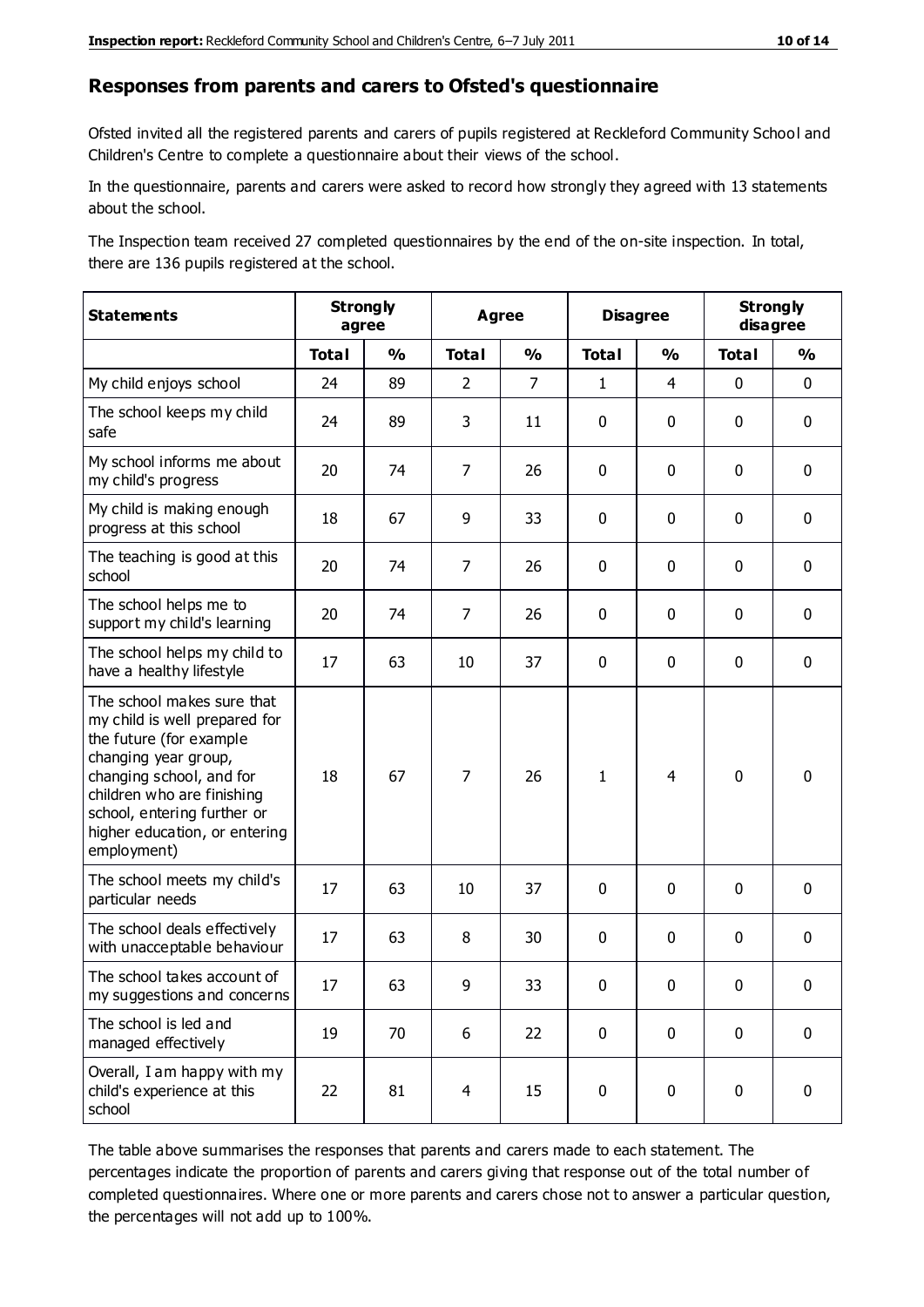## **Glossary**

| Grade   | <b>Judgement</b> | <b>Description</b>                                                                                                                                                                                                            |
|---------|------------------|-------------------------------------------------------------------------------------------------------------------------------------------------------------------------------------------------------------------------------|
| Grade 1 | Outstanding      | These features are highly effective. An outstanding school<br>provides exceptionally well for all its pupils' needs.                                                                                                          |
| Grade 2 | Good             | These are very positive features of a school. A school that<br>is good is serving its pupils well.                                                                                                                            |
| Grade 3 | Satisfactory     | These features are of reasonable quality. A satisfactory<br>school is providing adequately for its pupils.                                                                                                                    |
| Grade 4 | Inadequate       | These features are not of an acceptable standard. An<br>inadequate school needs to make significant improvement<br>in order to meet the needs of its pupils. Ofsted inspectors<br>will make further visits until it improves. |

## **What inspection judgements mean**

## **Overall effectiveness of schools**

|                       | Overall effectiveness judgement (percentage of schools) |      |                     |                   |
|-----------------------|---------------------------------------------------------|------|---------------------|-------------------|
| <b>Type of school</b> | <b>Outstanding</b>                                      | Good | <b>Satisfactory</b> | <b>Inadequate</b> |
| Nursery schools       | 46                                                      | 48   | 6                   |                   |
| Primary schools       | 6                                                       | 47   | 40                  | 7                 |
| Secondary schools     | 12                                                      | 39   | 38                  | 11                |
| Sixth forms           | 13                                                      | 42   | 41                  | 3                 |
| Special schools       | 28                                                      | 49   | 19                  | 4                 |
| Pupil referral units  | 14                                                      | 45   | 31                  | 10                |
| All schools           | 10                                                      | 46   | 37                  |                   |

New school inspection arrangements were introduced on 1 September 2009. This means that inspectors now make some additional judgements that were not made previously.

The data in the table above are for the period 1 September 2010 to 31 December 2010 and are consistent with the latest published official statistics about maintained school inspection outcomes (see **[www.ofsted.gov.uk](http://www.ofsted.gov.uk/)**).

The sample of schools inspected during 2010/11 was not representative of all schools nationally, as weaker schools are inspected more frequently than good or outstanding schools.

Percentages are rounded and do not always add exactly to 100.

Sixth form figures reflect the judgements made for the overall effectiveness of the sixth form in secondary schools, special schools and pupil referral units.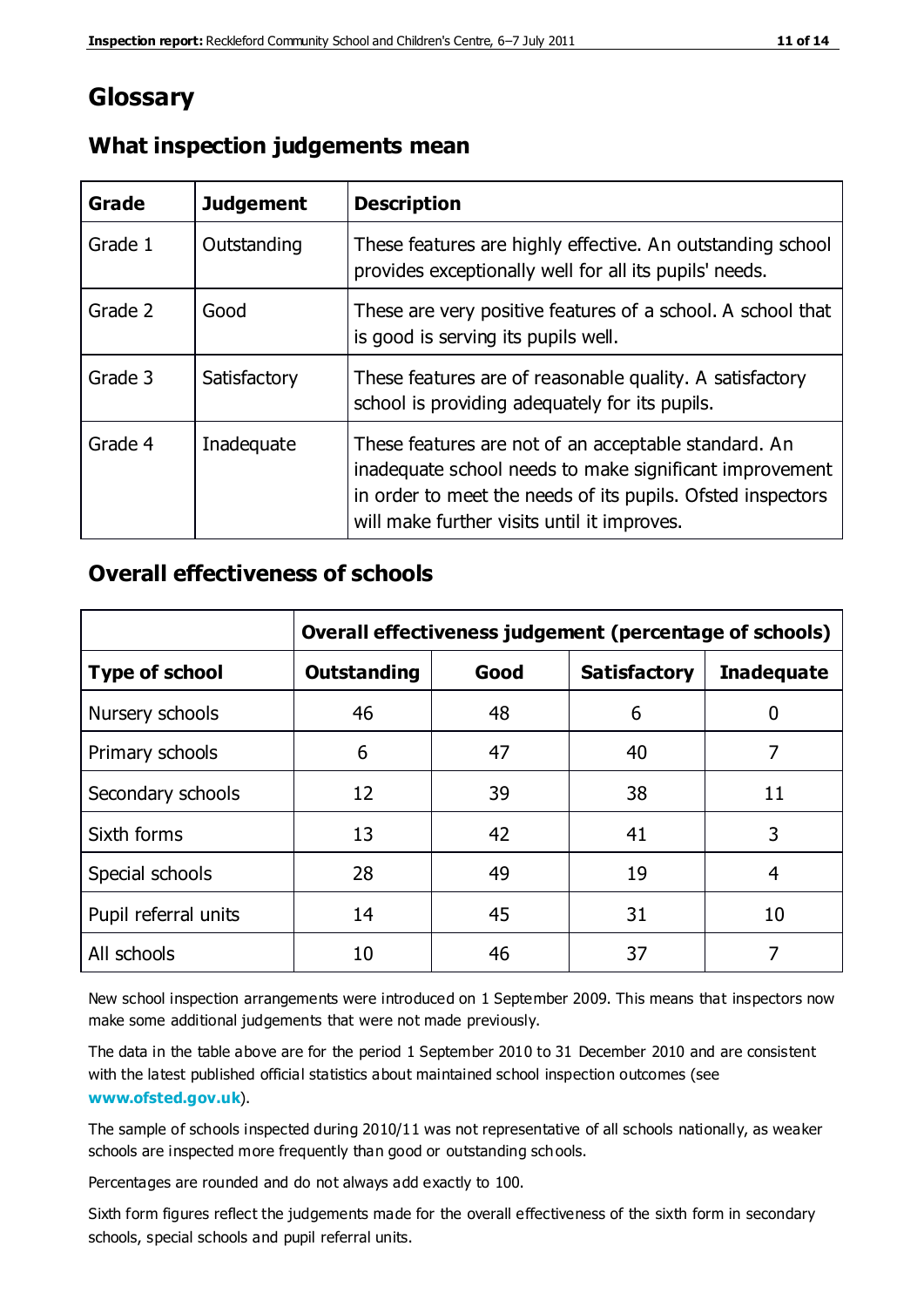# **Common terminology used by inspectors**

| Achievement:               | the progress and success of a pupil in their learning,<br>development or training.                                                                                                                                                          |  |  |
|----------------------------|---------------------------------------------------------------------------------------------------------------------------------------------------------------------------------------------------------------------------------------------|--|--|
| Attainment:                | the standard of the pupils' work shown by test and<br>examination results and in lessons.                                                                                                                                                   |  |  |
| Capacity to improve:       | the proven ability of the school to continue<br>improving. Inspectors base this judgement on what<br>the school has accomplished so far and on the quality<br>of its systems to maintain improvement.                                       |  |  |
| Leadership and management: | the contribution of all the staff with responsibilities,<br>not just the headteacher, to identifying priorities,<br>directing and motivating staff and running the school.                                                                  |  |  |
| Learning:                  | how well pupils acquire knowledge, develop their<br>understanding, learn and practise skills and are<br>developing their competence as learners.                                                                                            |  |  |
| Overall effectiveness:     | inspectors form a judgement on a school's overall<br>effectiveness based on the findings from their<br>inspection of the school. The following judgements,<br>in particular, influence what the overall effectiveness<br>judgement will be. |  |  |
|                            | The school's capacity for sustained<br>improvement.                                                                                                                                                                                         |  |  |
|                            | Outcomes for individuals and groups of pupils.                                                                                                                                                                                              |  |  |
|                            | The quality of teaching.                                                                                                                                                                                                                    |  |  |
|                            | The extent to which the curriculum meets<br>pupils' needs, including, where relevant,<br>through partnerships.                                                                                                                              |  |  |
|                            | The effectiveness of care, guidance and<br>support.                                                                                                                                                                                         |  |  |
| Progress:                  | the rate at which pupils are learning in lessons and<br>over longer periods of time. It is often measured by<br>comparing the pupils' attainment at the end of a key                                                                        |  |  |

stage with their attainment when they started.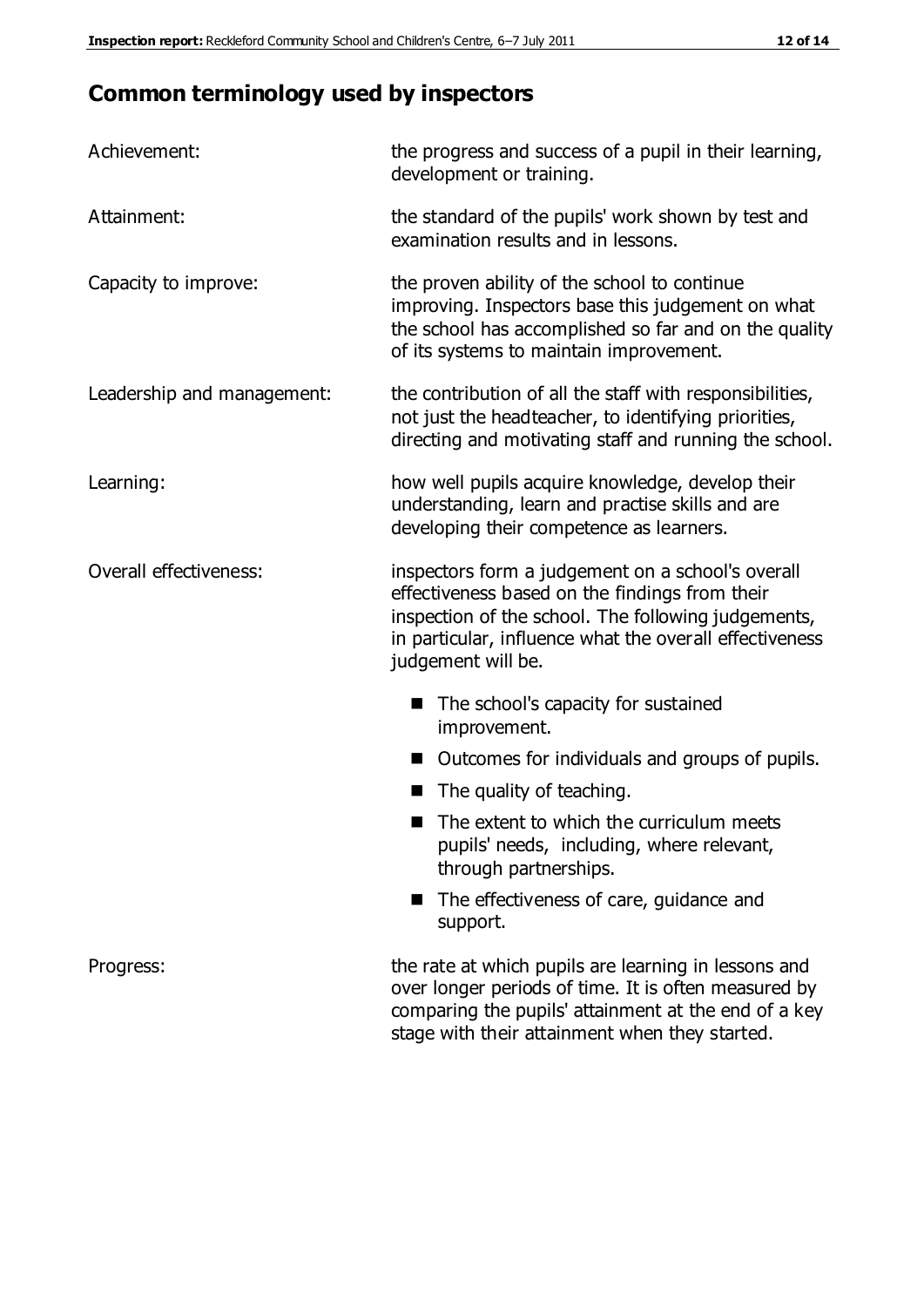## **This letter is provided for the school, parents and carers to share with their children. It describes Ofsted's main findings from the inspection of their school.**

8 July 2011

#### Dear Pupils

#### **Inspection of Reckleford Community School and Children's Centre, Yeovil BA21 4ET**

Thank you for welcoming the inspection team on our recent visit. Your views helped us make out judgements. This letter is to tell you what we found.

You enjoy school and your behaviour, learning and progress are good. You told us that you feel safe in school. Your achievements overall are satisfactory and your school gives you a sound education. In addition:

- $\blacksquare$  the acting headteacher, staff and governors work hard to make sure all of you do as well as you can
- vour school looks after you well
- those of you with special educational needs and/or disabilities make good progress
- $\blacksquare$  those of you at the early stages of learning to speak English make good progress because of the support you receive
- $\blacksquare$  the school's leaders and managers know how you are doing
- $\blacksquare$  teaching has improved and lessons are interesting
- your lessons give you some opportunities to be creative
- your parents and carers are encouraged to help you continue learning at home.

I have asked your teachers to make sure they assess you and talk about your learning during lessons. I have also asked adults in the Nursery and Reception classes to work more closely together by planning activities for you to share. Finally, I have asked the acting headteacher, staff and governors to monitor teaching and learning very carefully.

I am confident that you will do all you can by continuing to work hard on making your literacy and numeracy skills even better.

Yours sincerely

Jane Neech Her Majesty's Inspector